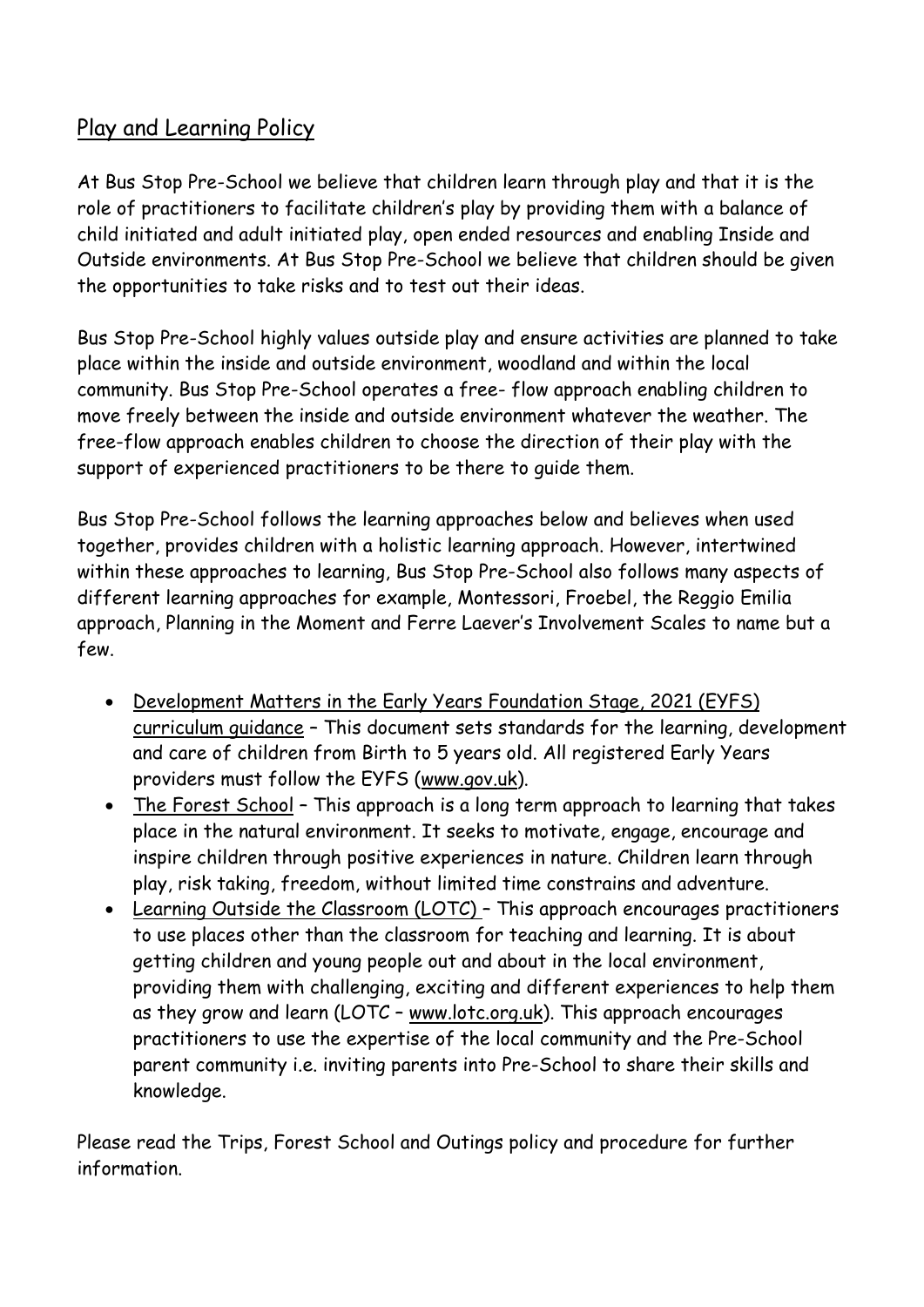Also supporting the above approaches to learning the children at Bus Stop Pre-School join in a weekly a Music and Movement class and French lesson. Every child is encouraged to take part and each class supports a variety of learning areas of the EYFS, 2021: See below, please do not view the areas of learning list as exhaustive:

- Music and Movement supporting the children's Personal, Social and Emotional Development, Physical Development, Literacy and Expressive Art and Design.
- French Lesson supporting the children's Communication and Language Development and Understanding of the World (For 3 and 4 year olds only).

### How the EYFS, (2021) is delivered:

Activities at Bus Stop take place inside the classroom, in the outside classroom, in the woods and within the local community. At Bus Stop children have every day access to the Pre-School's continuous provision and can freely self-select equipment and resources.

All activities are planned each term to support the areas of learning and development of the EYFS (2021):

Prime Areas: -Personal, Social and Emotional Development -Communication and Language -Physical Development

Specific Areas: -Literacy -Mathematics -Understanding the World -Expressive Arts and Design

Characteristics of Effective Learning: -Playing and Exploring -Active Learning -Creative and Critical Thinking

To support the Prime and Specific areas and Characteristics of Effective Learning for every child, Bus Stop Pre-School uses the following method of planning:

Long Term Planning: This is a yearly plan of how the 'Birth to 5 Matters Aspects' of learning from the EYFS will be delivered to the children.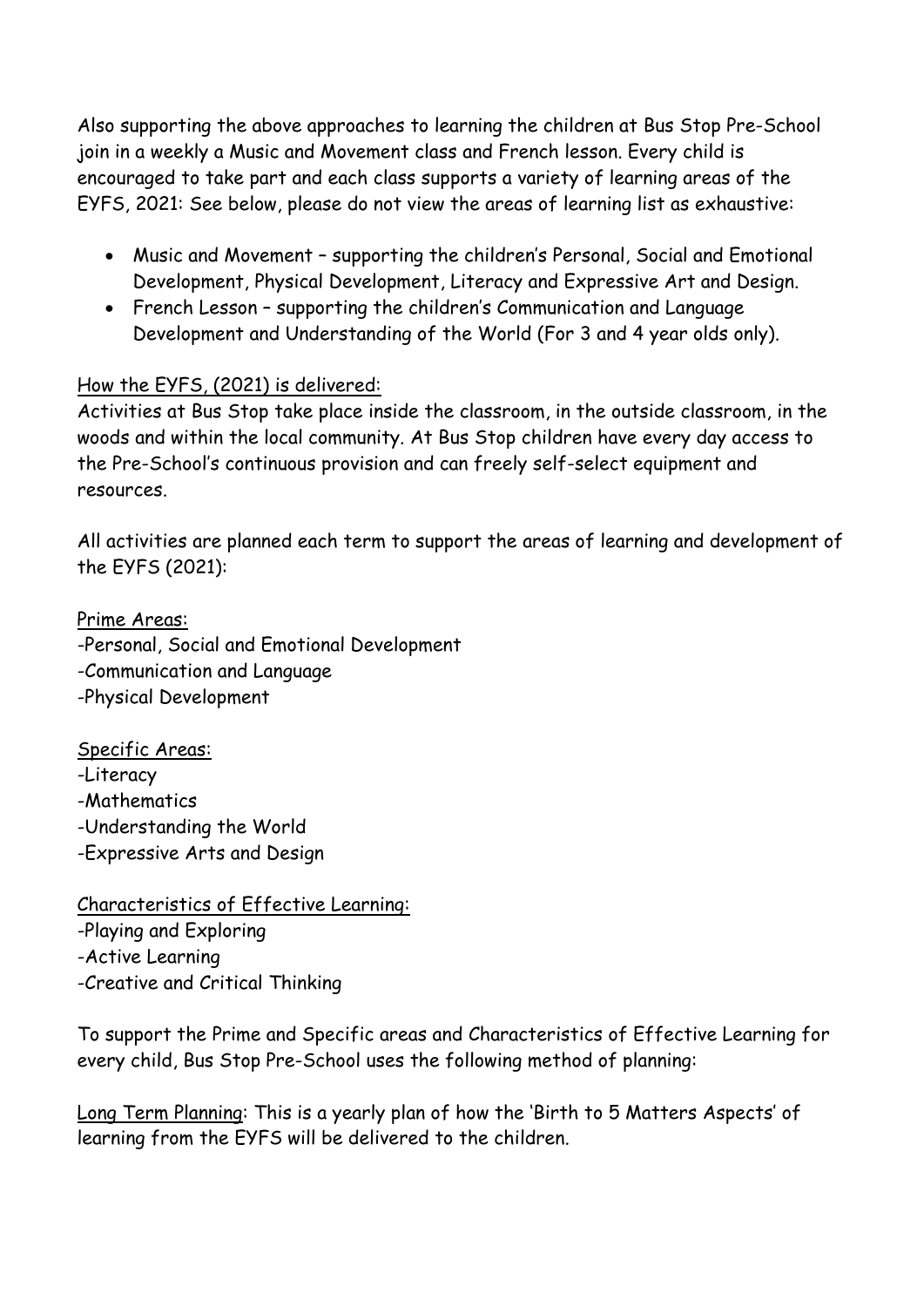Medium Term Planning: By using the 'Birth to 5 Matters Aspects' of learning from the EYFS, the medium term plan is a guide to 'what we would like the children to learn' each half term.

Short Term Planning: This is a week-by-week guide of activities, events, trips and outings.

Activity Plans: These are plans of how individual activities can support the chosen 'Birth to 5 Matters Aspects' of learning. These plans include an evaluation of the activity, highlights the Teaching moments and how involved the children were in the activity.

### Documenting Children's Learning Journey's

At Bus Stop Pre-School a Learning Journey is created for every child. The Learning Journey is evidence in the form of formative written observations and photographs which are gathered on each child and placed in a Learning Journey profile.

All team members are responsible for recording daily observations of the children's learning and taking photographs of the children's experiences. Practitioners are encouraged to use the Ferre Laever Involvement scale to show how involved a child was during their activity and to highlight the teaching moments (T).

At the end of each half term the observations made of each child are gathered together and recorded on an Observation sheet alongside the child's photographs. These observations are placed in their individual learning journey's.

Throughout the term the staff team also track individual children's learning and development on the Flower/Leaf Learning and Development Trackers (Please see wall in the Dining room). The trackers are used to monitor each child's learning and development and supports the team members to understand each individual child's stage of learning and development. The trackers are included within a child's Learning Journey when moving onto a new setting/Infant School.

At the end of each term the Key person's review the observations/trackers and if a concern arises relating to an individual child's learning and development, they will create a summative report following the EYFS curriculum and identify areas of development and monitor a child's progress. The Key Person will invite the parents/carers in for a consultation and discuss strategies that can be put in place at Pre-School and at home to support the child to reach theses areas of development. Advice can also be sought from the settings SENCO and or outside professional, with the permission of a child's parent/carer if required.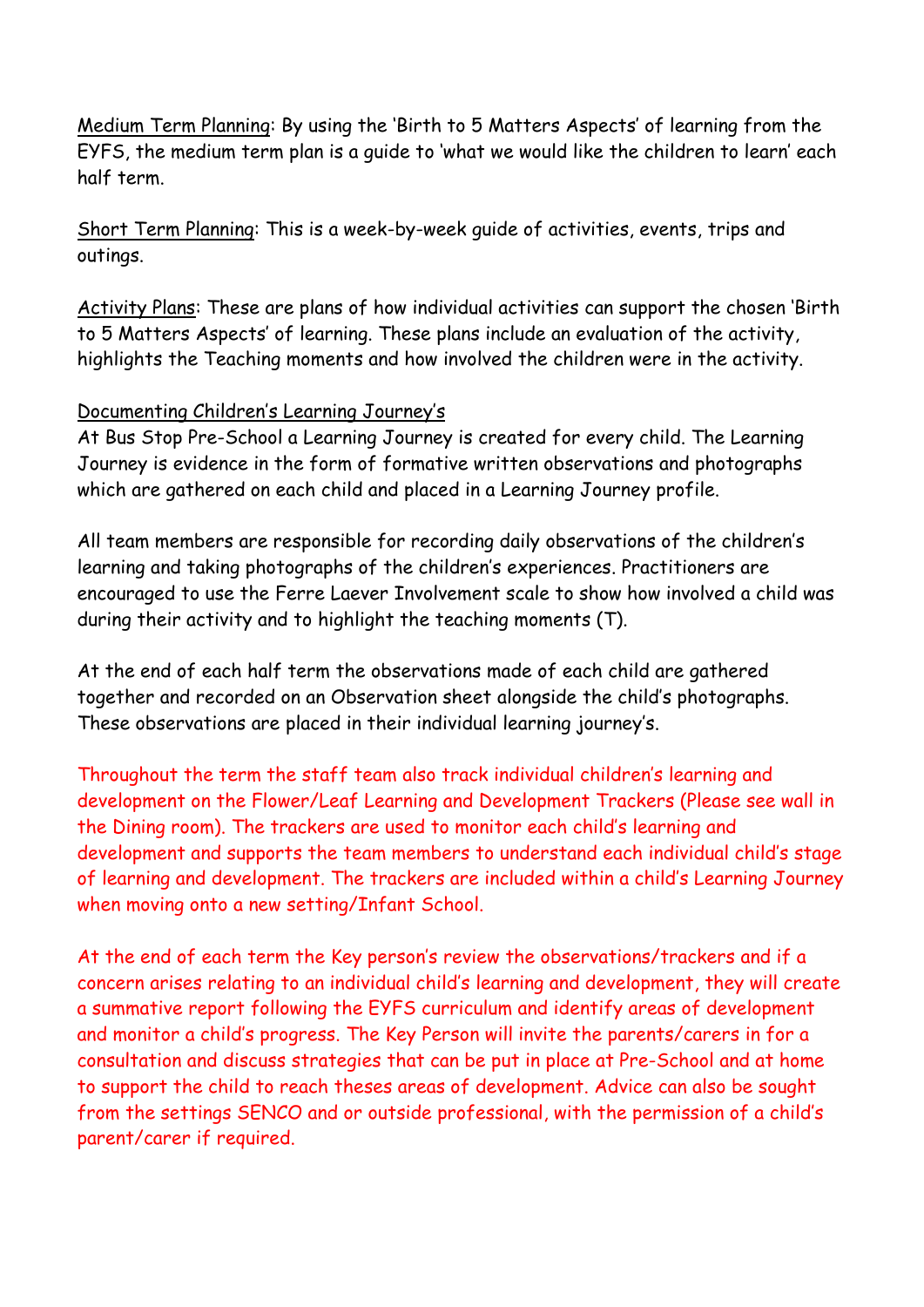At Bus Stop families receive Summative reports relating to their child's learning and development at different points of their Learning Journey, these are:

- 2 Year Old Checks When a child turns 24 months a developmental check is carried out by the child's Key Person and shared with parents. Parents are encouraged to share these with their Health visitors.
- School Transition Forms When a child is moving on to a new setting/Infant School they will receive a Transition form to pass onto the new setting.
- Children with Special Educational Needs and Disabilities (SEND) will receive Summative reports as required.
- Children who are receiving support from an outside agency i.e. Children social care, will receive Summative reports as required.
- End of Autumn/Summer Term Summary and Next Step These are carried out for children in the event that their Key Person/staff team has identified areas of concern relating to their learning and development.
- Flower/Leaf Tracker Included within a child's Learning Journey when leaving the setting.

# (Following the Statutory Framework for the Early Years Foundation Stage (2021).

A Planning in the Moment sheet is also completed by practitioners when they have supported/suggested/guided children's activities for example, helping a group of children reposition a plank, enabling it to be used as a See-Saw. This is to celebrate planning in the moment and the teaching moments that take place every day.

At Bus Stop Pre-School we also carry out Cohort tracking (Please visit the Flower/Leaf wall in the Dining room). We track our cohort of under 3 year olds and our cohort of 3 to 4 year olds. The cohort tracking is used to celebrate the children's learning and development. It also supports the team to identify areas for development for the whole group, for example, if a groups numeracy skills identify as low, the team can introduce more number songs/activities to support them. The tracking can also identify areas of development for individual children, for example if a child is struggling with turn taking, the team can introduce games which encourage turn taking.

# How are Parents/Carers involved in their Child's Learning Journey:

Parents are invited to attend two parent evenings with their child's Key Person during the academic year to celebrate their child's learning and development, these take place:

- Autumn Term Available to every child.
- Spring term Available to children continuing at Pre-School for the next academic year.
- Summer term Available to parents of children moving on to Infant School.
- Children with SEND will receive regular communications from the settings SENCO and Key person.